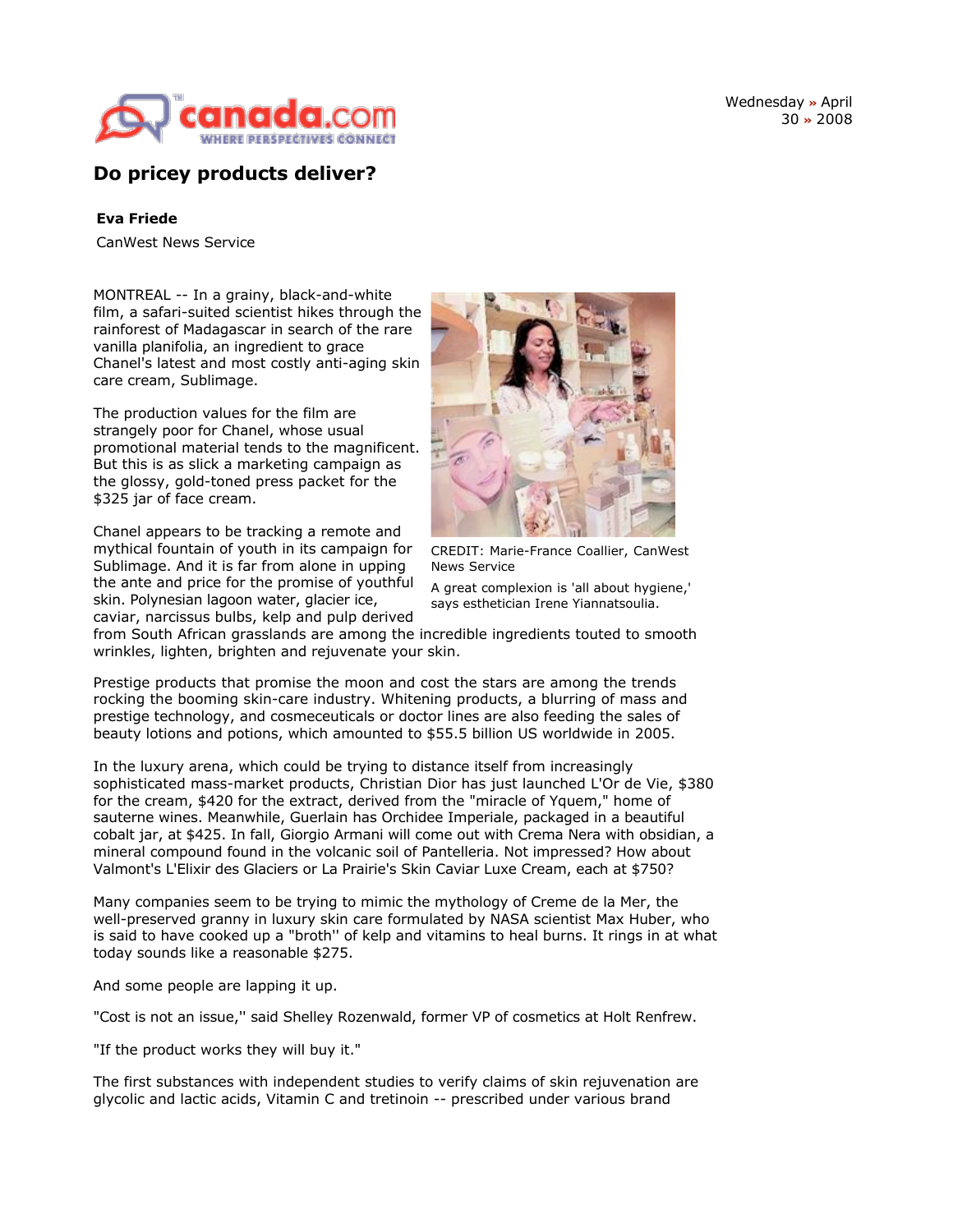names -- and its derivative, retinol, said dermatologist Suzanne Gagnon.

Then there is a growing body of literature on peptides, or micro-collagen, ceramides for moisturizing, antioxidants like green tea and idebenone (developed by Allergan, makers of Botox), she added.

However, cosmetics are not standardized, so there is no guarantee you will get an effective concentration in your beauty cream, she said.

Your best bets are those clinical brands, she suggested, naming Reversa, NeoStrata, Rejuviance, Dermaglow and Strivectin.

The extravagant formulations from pricey ingredients might be effective, Gagnon said, but not necessarily more so than less expensive ingredients.

"The truth is there are impressive skin care and makeup products at all prices,'' Paula Begoun, a skin-care expert known as the cosmetics cop, wrote in an e-mail response to our queries.

Among some of the less expensive ingredients: calcium, soy, shiitake and a veritable cocktail of fruits and veggies.

And don't forget your broad-spectrum sun protection, all dermatologists order. That means UVA and UVB filters, found in Parsol 1789, also known as avobenzone, Tinosorb, and L'Oreal's proprietary Mexoryl, as well as zinc oxide and titanium dioxide.

Dermatologists are conventional: They want studies, they want proof, Gagnon said.

Dermatologist Ari Demirjian has not seen studies on most of the luxury products: "Most likely they're lacking some sort of true medical or scientific clinical trial to back their claims,'' he said.

"I would like to see a few studies on a product showing that it actually does something, and those studies being independent studies, not from the factory that is making the product."

### Confused yet?

You should be. Euromonitor International, a Chicago-based market research firm, reports that one of the main trends in the Canadian skin care industry is increasingly blurred lines between prestige and mass market brands, the result of technological advances.

The promises of technology -- and marketing -- are enticing to our aging population, and to a younger demographic that wants to prevent signs of aging: In Canada, sales of skin care products hit \$955.5 million in 2006, up from \$900 million the previous year, according to Euromonitor.

Virginia Lee, a research analyst with the firm, says Canadians seem more skeptical and value conscious, with less disposable income than U.S. consumers and fewer department store outlets for luxury goods.

In terms of the advances of mass market companies, P&G's Olay led the way, with products boasting similar benefits to more expensive products. Cosmetics giant L'Oreal is also able to diffuse research from premium brands in its stable like Lancome, while Johnson & Johnson borrows from its research with Renova, or tretinoin, for its drugstore brand, Neutrogena, according to Lee.

"The speed of technology in the mass market has increased. Ten years ago, it took a very long time for technology from the premium level to filter down to the mass,'' she said.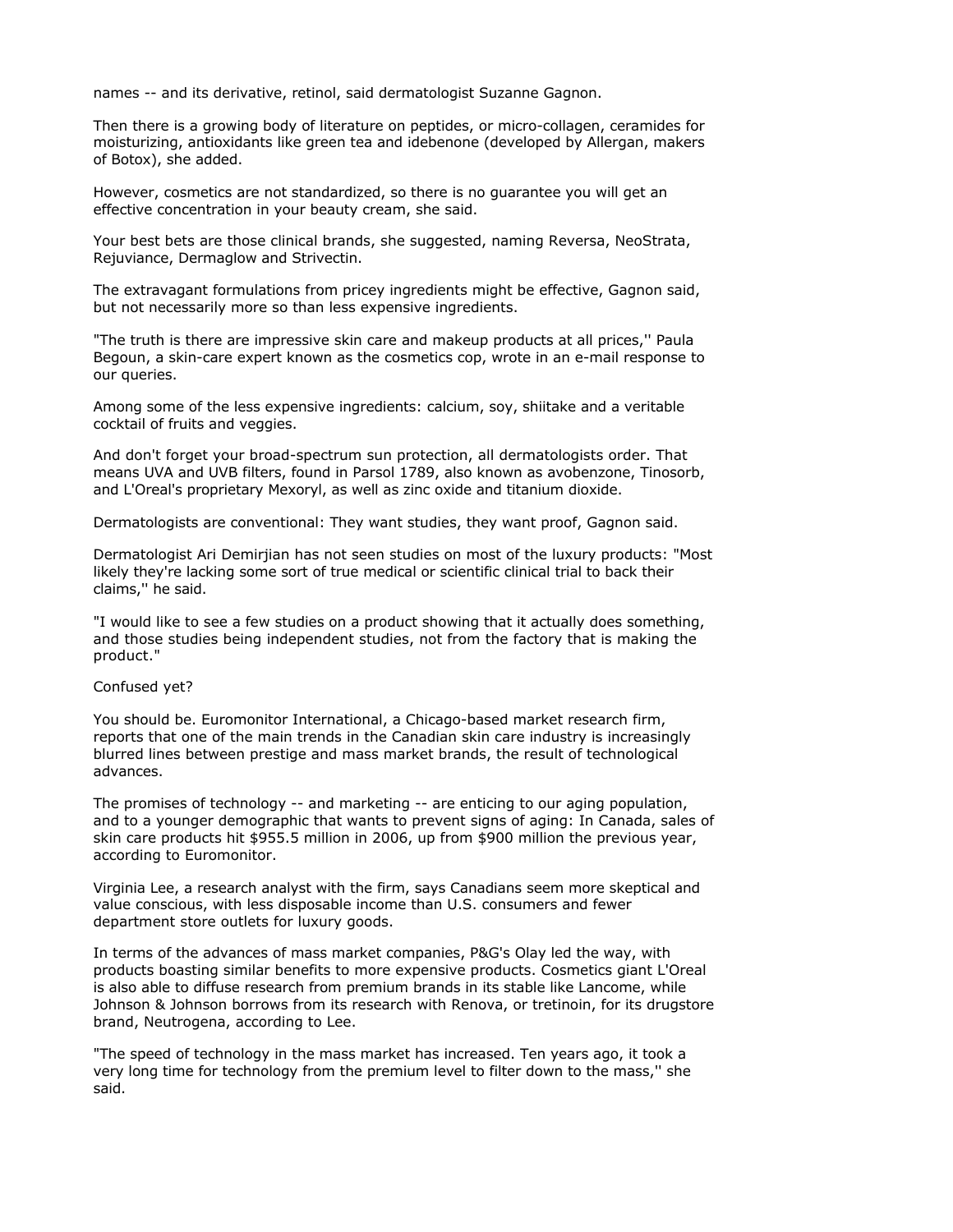Still, there's probably a difference between the expensive and cheaper creams.

"I doubt it's the same product and I would think they would be using a lower concentration of the active ingredient," Lee said.

Some of those ingredients may be costly, she added, but it's questionable how well they work.

"At some level, they do offer some kind of a benefit or people wouldn't buy it."

Among the benefits one can reasonably expect is, at the very least, a dewier complexion bestowed even by a \$5 moisturizer, Lee said.

Light reflectors can make skin seem more luminous, she said, and most dermatologists agree retinol helps speed cell turnover and stimulate collagen while antioxidants kill off free radicals.

Other products have more of a visual effect, by plumping up cells or filling in lines - temporarily, she added.

Whitening products are also having their day -- out of the sun. Hydroquinone has the highest efficacy and longest history of safe usage behind it, according to Begoun.

Another key trend, especially in the United States, is the advent of doctor brands, with dermatologists developing their own lines and selling them on talk shows like Oprah, Lee said.

These brands, also known as cosmeceuticals, have a medicinal atmosphere about them, with clean, no-nonsense packaging.

They span the high end, with lines like SkinCeuticals and Cellcosmet, to more accessible brands like Vichy, RoC and Avene.

And consumers are buying into organic or natural products, too. Stella McCartney has just launched Care, which promises luxury in the certified organic line.

Cosmeceuticals are the flavour of the day, says Robert Lavoie, president of Montreal's Dermtek Pharmaceuticals, who has an impressive record in the skin care business.

He launched his company 21 years ago with four products for specific conditions and eventually developed two groundbreaking brands: Ombrelle, with Parsol 1789 -- broad spectrum sun protection (which he sold to L'Oreal 10 years ago), and Reversa, with glycolic acid, the first and most documented molecule for anti-aging.

It "tickles the collagen back into production, it hydrates the skin, it creates exfoliation.

"So it really is the only molecule that will truly give glow to the face," Lavoie said.

#### STILL CONFUSED?

"Regrettably, there is no magic potion or combination of products in any price range that can truly make wrinkles disappear,'' Begoun wrote.

Here is what works in helping the skin repair itself and function optimally, according to Begoun.

- Daily application of a state-of-the-art sunscreen, with SPF 15 or higher as well as antioxidants.

- Tretinoin -- Retin A, Renova or Avita -- and tazarotene -- Tazorac. These are prescription drugs (which some people find difficult to tolerate).